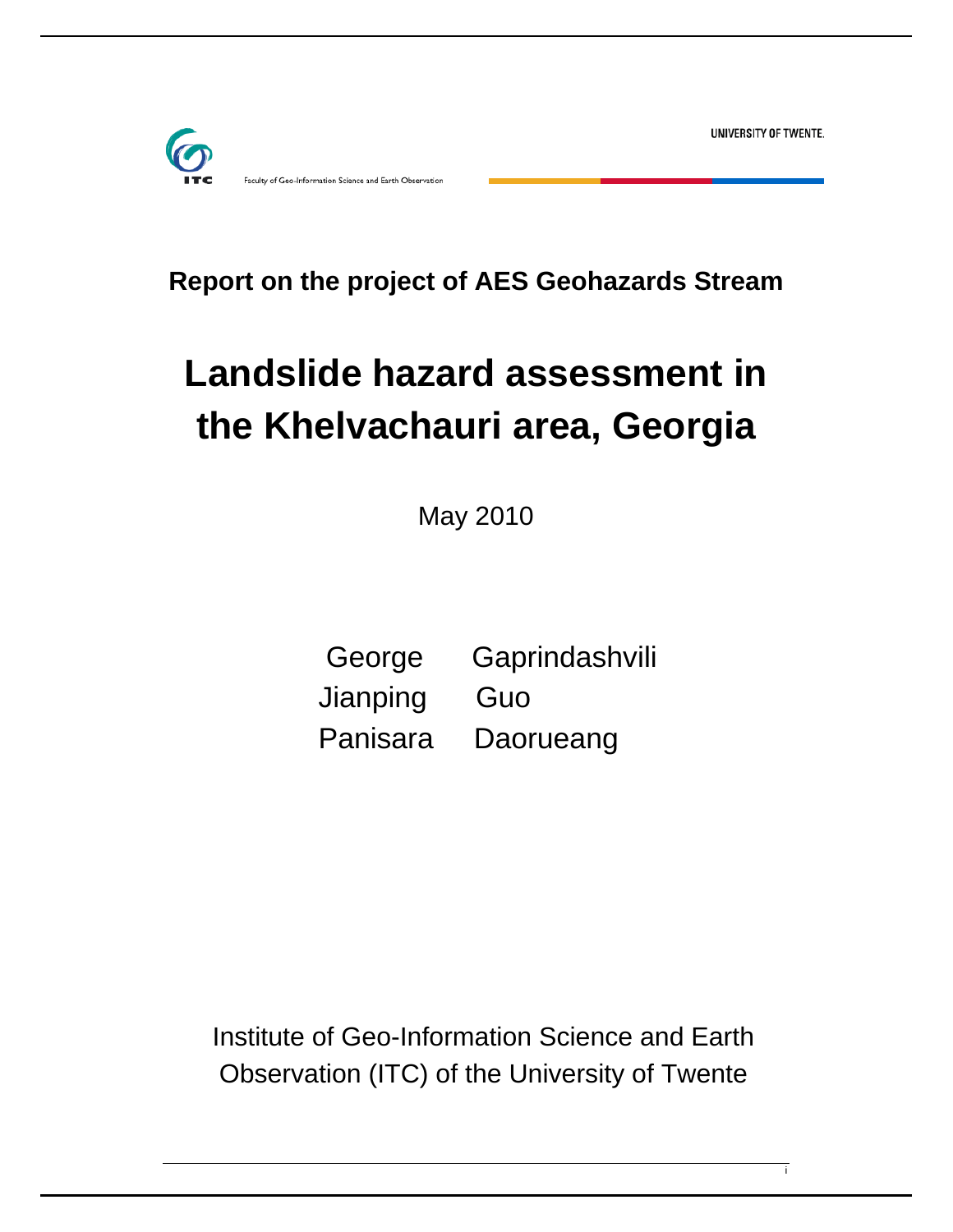# **Table of contents**

| 3.           |       |                                                                                                                                                                                                                                                                                                                                                                                                                                        |  |
|--------------|-------|----------------------------------------------------------------------------------------------------------------------------------------------------------------------------------------------------------------------------------------------------------------------------------------------------------------------------------------------------------------------------------------------------------------------------------------|--|
|              | 3.1.  |                                                                                                                                                                                                                                                                                                                                                                                                                                        |  |
|              | 3.2.  |                                                                                                                                                                                                                                                                                                                                                                                                                                        |  |
| $\mathbf{4}$ |       |                                                                                                                                                                                                                                                                                                                                                                                                                                        |  |
|              | 4.1.1 | $\label{thm:main} Terrain\ parameters  \  \, \ldots \  \, \ldots \  \, \ldots \  \, \ldots \  \, \ldots \  \, \ldots \  \, \ldots \  \, \ldots \  \, \ldots \  \, \ldots \  \, \ldots \  \, \ldots \  \, \ldots \  \, \ldots \  \, \ldots \  \, \ldots \  \, \ldots \  \, \ldots \  \, \ldots \  \, \ldots \  \, \ldots \  \, \ldots \  \, \ldots \  \, \ldots \  \, \ldots \  \, \ldots \  \, \ldots \  \, \ldots \  \, \ldots \  \,$ |  |
|              | 4.1.2 | $\label{eq:active} Active~land slide~ extraction~\\$                                                                                                                                                                                                                                                                                                                                                                                   |  |
|              | 4.1.3 |                                                                                                                                                                                                                                                                                                                                                                                                                                        |  |
|              | 4.1.4 |                                                                                                                                                                                                                                                                                                                                                                                                                                        |  |
|              | 4.1.5 |                                                                                                                                                                                                                                                                                                                                                                                                                                        |  |
| 5.           |       |                                                                                                                                                                                                                                                                                                                                                                                                                                        |  |
|              |       |                                                                                                                                                                                                                                                                                                                                                                                                                                        |  |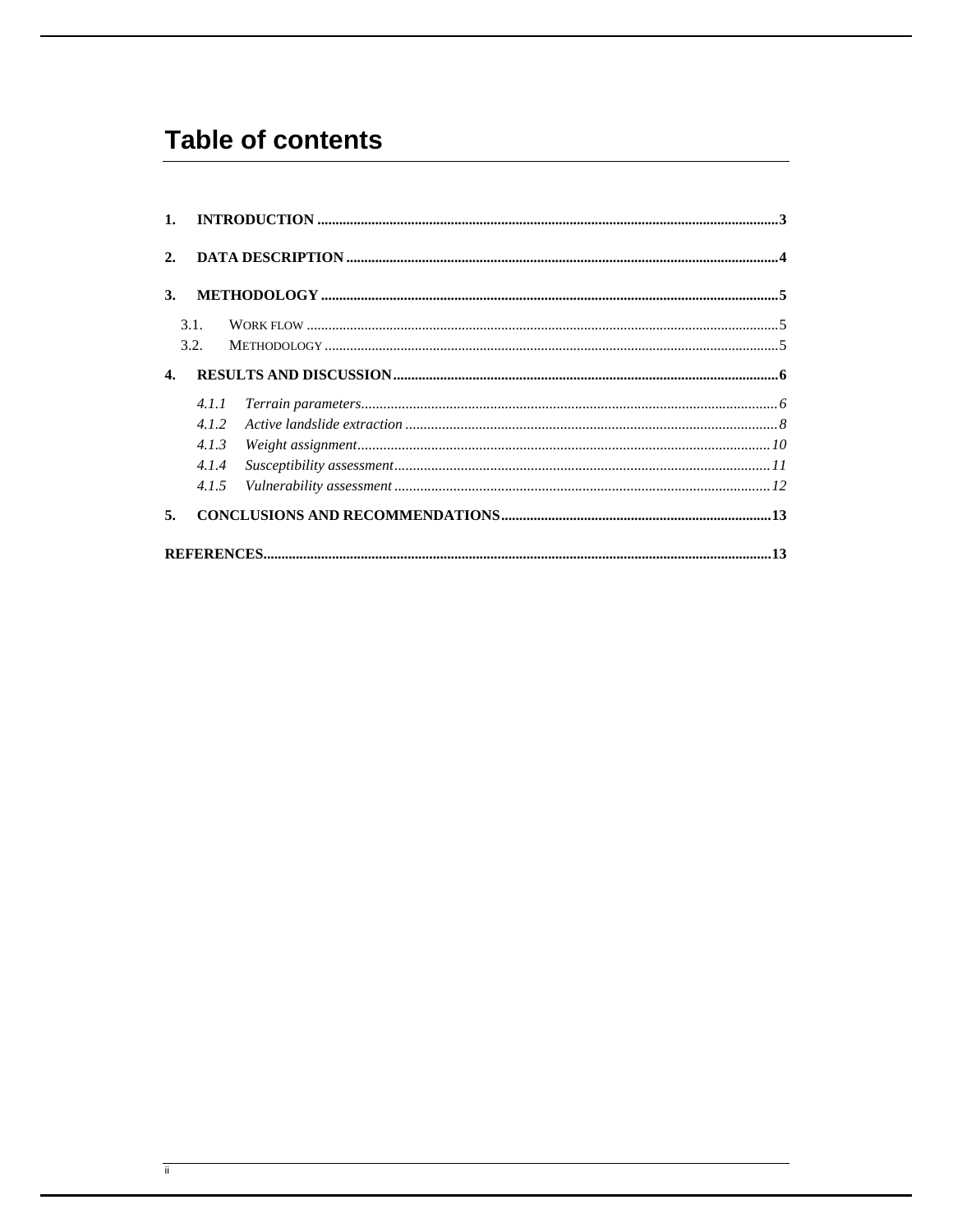# **1. Introduction**

As in most developing countries, quantitative landslide assessment is still scarce in Georgia, due to the too limited resources available for research, on historic record of landslides, detailed socio-economic elements at risk. In particular, there are not enough data on the probability of landslides of different magnitudes to make a quantitative risk. Most conventional landslide studies in Georgia are descriptive, more data-driven assessment with in-depth knowledge of all the causal factors for landslide, therefore, are extremely urgent.

Landslide risk assessment methods are classified into three groups, as qualitative (probability and losses in qualitative terms), semi-quantitative (indicative probability, qualitative terms) and quantitative (probability and losses both numerical) (Lee and Jones, 2004).

The study area (shown in Fig. 1), Khelvachauri, is one of five regions in Adjara, an Authonomous Republic in the southwest Georgia. It is located 8 km south-east from one of the



major city of Georgia - Batumi. Also, it covers an area of about 97.5  $km<sup>2</sup>$  with population approximately 38,000 people, includes the city of Khelvachauri and Makhinjauri, as well as 30 villages. This

area is bounded by the Black Sea to the west and Turkey to the south. The plane lowlands morphologically create beach. The most important and biggest river is the Chorokhi, which flows 26km along the Region. The region has specific geographic and climate conditions. Most of its parts are mountainous. It is practically unable to explore new

Figure 1: The Study area of

Khelvachauri, Georgia shown within the red boundary (Source: Google Earth)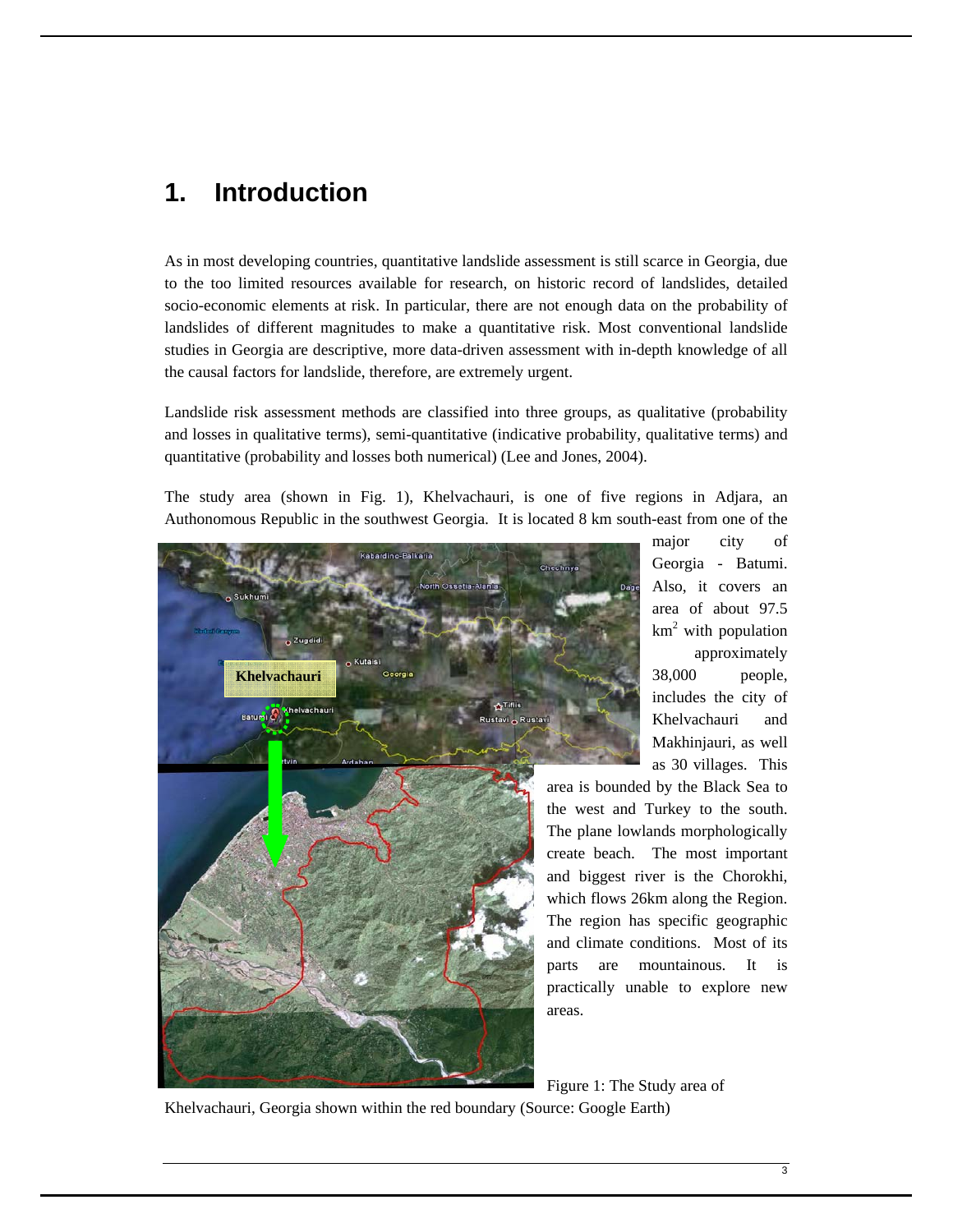Agriculture dominates in the regional economy though industry is also developed there. There are three tea factories, stagnant materials plant, constructing blocks workshop. Agriculture takes the leading part. There is developed tea, citrus, cattle breeding, and other branches there. Also, tourism is developed in the region.

Many environmental factors, related to the fields of geology, geomorphology, topography and land use, have the potential to affect land sliding (Clerici et al., 2002). Moreover, most of the quantitative risk assessment methods that have been developed elsewhere are case-specific and require many types of data, on landslide occurrence and impact, most of which are not yet available in Georgia.

The purpose of this project was to evaluate landslide hazard using quantitative method. The study is based on the landslide inventory, generated by interpretation of aerial photos, satellite images and field data.

The objectives of this project are as follows:

- Define and justify a relevant set of spatial criteria for this case of landslide hazard assessment.
- Carry out a proto-type landslide susceptibility assessment to demonstrate the possibilities and limitations of a SMCE-based approach.
- Contrast ASTER-GDEM data and a contour-based DEM data sources for generating "spatial criteria" maps.
- Construct an exposure map by comparing the produced landslide susceptibility map with available cadastral data.

# **2. Data Description**

In order to assess the landslide hazard in the Khelvachauri area, Georgia, the following dataset were utilized:

- Landslide inventory map directly visually interpreted from high resolution Google-Earth image
- Egineering geological map(scale at 1:10,000) produced from the study during 1976- 1980 (Source: Ministry of geology of Georgia, 1980)
- Topographic map data at 1:50,000 scale
- Geomorphological map
- Soil dept data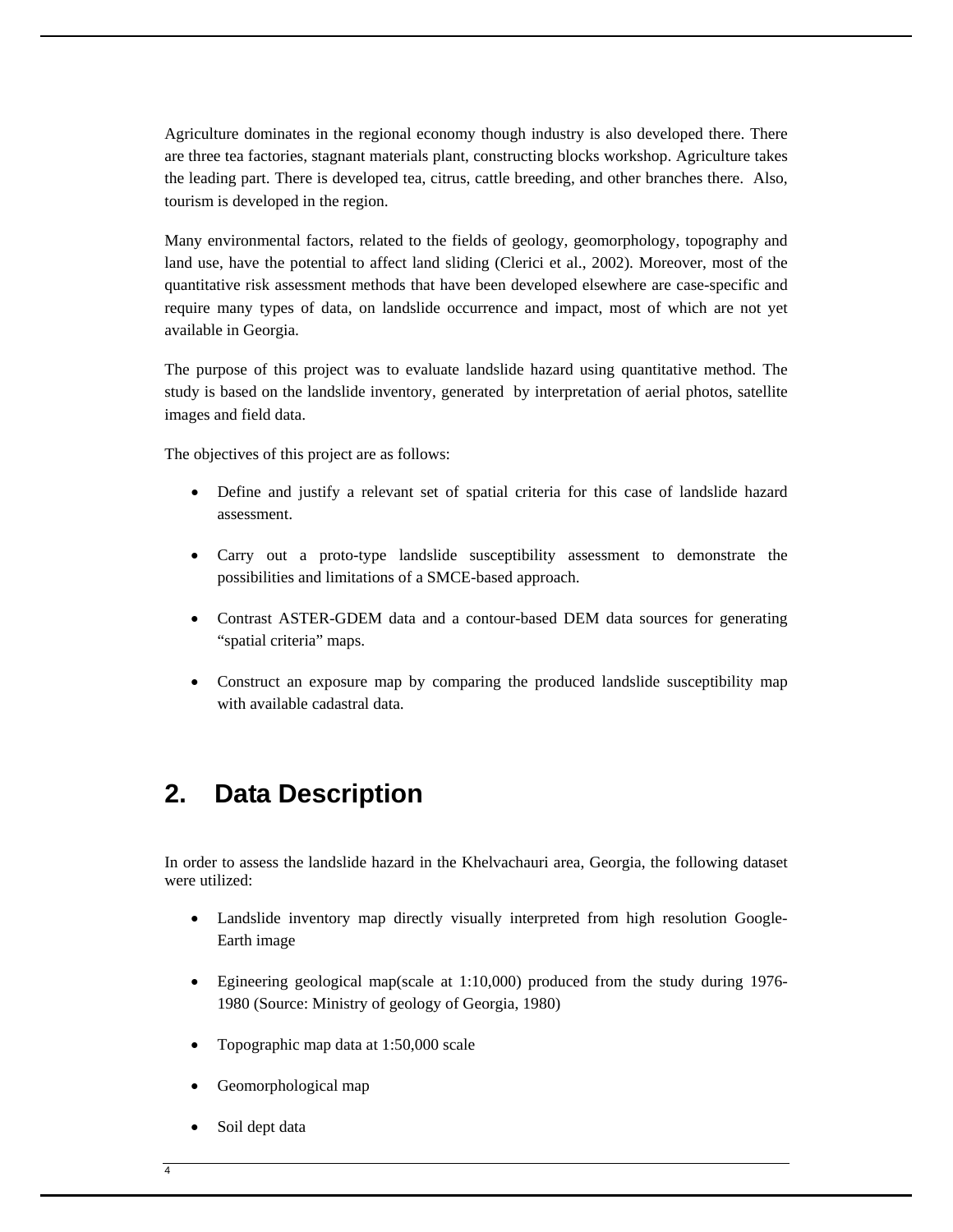- Landuse data deriving from parcel data
- Spatial distribution and the number of buildings extracted from cadastral data

# **3. Methodology**

#### **3.1. Work flow**

According to Figure 2, this study is based on a vulnerability assessment at the Khelvachauri area, Georgia. The scope of this study comprises of integration of landslide susceptibility and physical vulnerability (number of building and landuse information). The integral result will identify the physical vulnerability. As for the input data, especially landslide inventory, it is a crucial mandatory data for assessing landslide vulnerability, predicting the future landslide occurrence, and its level of risk. Besides, it is very neccessary to understand the different casual factors as well. The selected data used are lithology, geomorphology, landuse, including DEM.



Figure 2: Flowchart of landslide vulnerability assessment in Khelvachauri, Georgia.

#### **3.2. Methodology**

Due to the complete lack of historical landslide information and geotechnical data precluding the development of quantitative deterministic or probabilistic models, we carried out a basic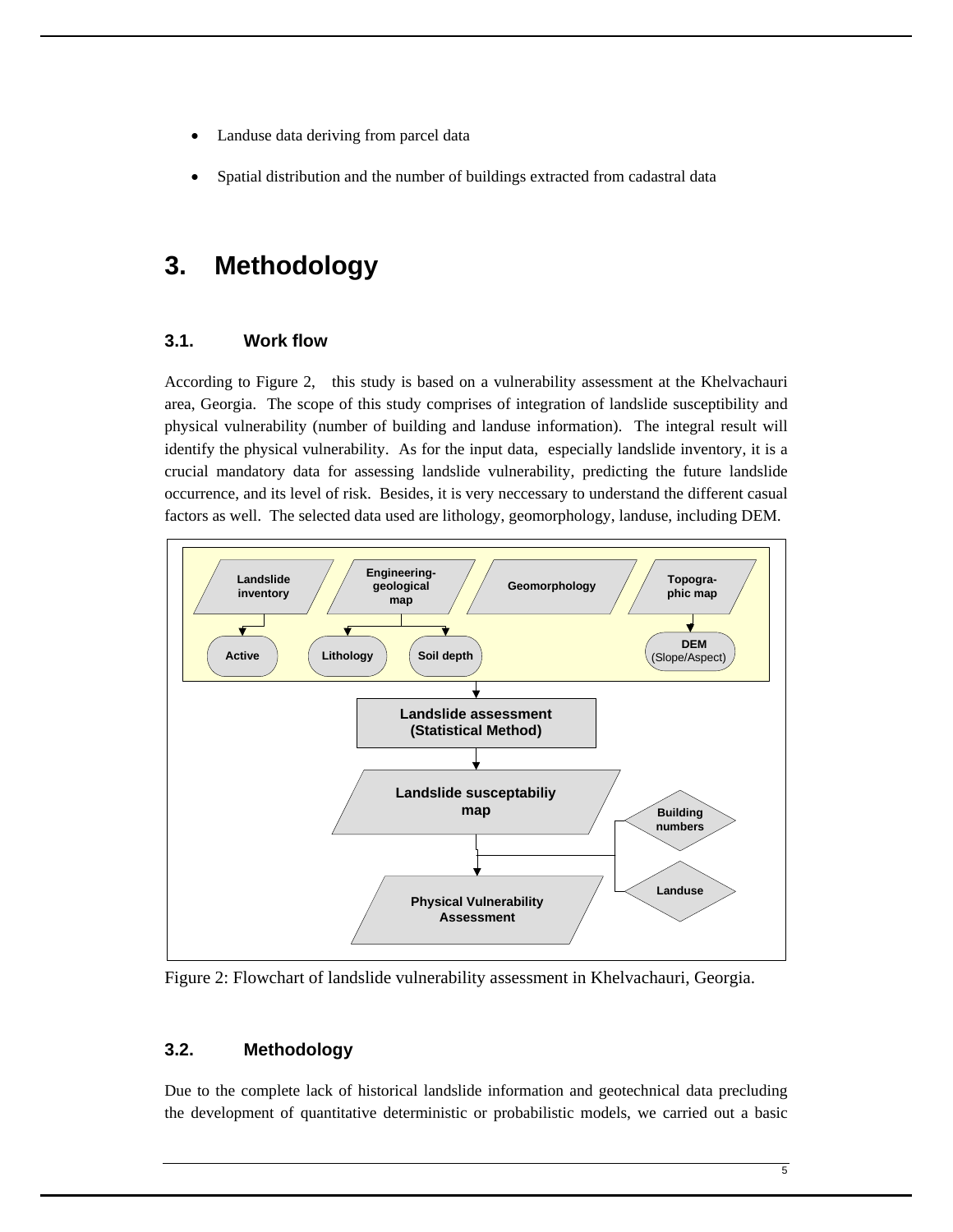bivariate statistical landse and soil depth), and only the landslide type of "active", which is seen as the result of the combination of six causal factors.

In this project we will generate a landslide susceptibility map, using a basic, but useful, statistical method, called hazard index method, which is based upon the following formula:

$$
W_i = \ln\left[\frac{Densclas}{Densmap}\right] = \ln\left[\frac{Area(Si)}{Area(Ni)} / \frac{\sum Area(Si)}{\sum Area(Ni)}\right] \dots \dots \dots \dots \dots \dots \dots \dots \dots \dots \dots \dots \dots \tag{1}
$$

Where Wi is the weight given to 6 parameters: slope, aspect, lithology, geomorphology, land use and soil depth. Densclas is the landslide density within the parameter class. Densmap is the landslide density within the entire map. Area (Si) is area, which contain landslides, in a certain parameter class. Area (Ni) indicates total area in a certain parameter class.

The method is based on map crossing of a landslide map with one of the 6 parameter map. The map crossing results are shown in a cross table, which can be used to calculate the density of landslides per parameter class. A standardization of these density values can be obtained by relating them to the overall density in the entire area. The relation can be done by division or by subtraction. In this project the landslide density per class is divided by the landslide density in the entire map. The natural logarithm is used to give negative weights when the landslide density is lower than normal and positive when it is higher than normal. By combining the six maps of weight-values a susceptibility hazard map can be created, as is obtained by simply adding the separate weight-values. After that, the values will be converted into 3 classes: low, moderate and high susceptibilities. The details of this method are shown in Fig. 3.

### **4. Results and discussion**

We produced the DEM data from two different data sources of ASTER and topographic contour map.

#### **4.1.1 Terrain parameters**

Slope, aspect and other DEM-derived terrain parameters are good indicators of the spatial criteria maps needed in SMCE-based landslide susceptibility assessment. All the terrain parameters are from DEM. First of all, we produced the DEM over the study area using two different data sources, i.e. ASTER image and contour map, which have their pros and cons, and corresponding implications for the DEM-derived criteria map for the vulnerability assessment.

We compared contour lines from 1:50,000 scale topographic map with that from Aster GDEM and big errors were found, which was demonstrate in Fig 4.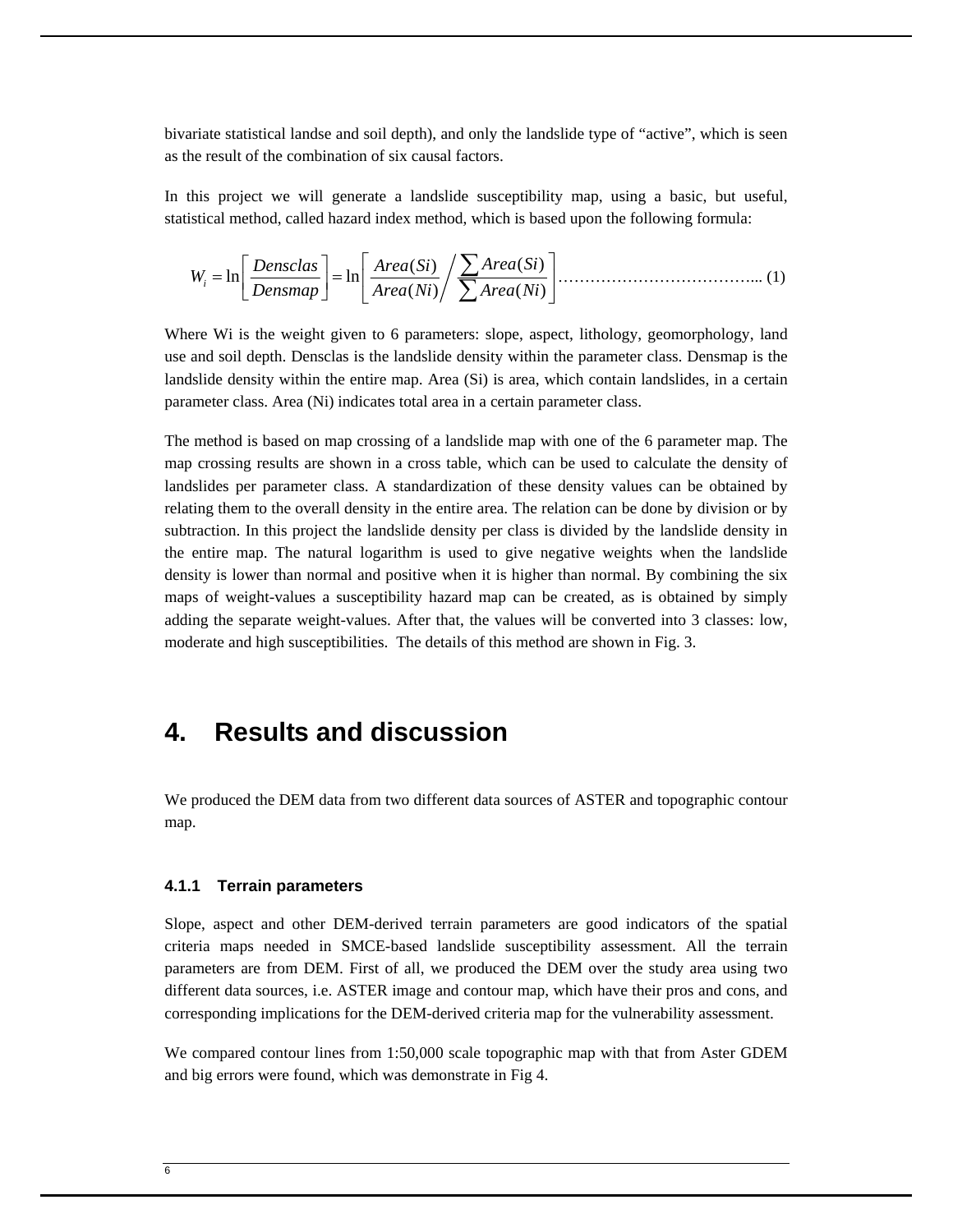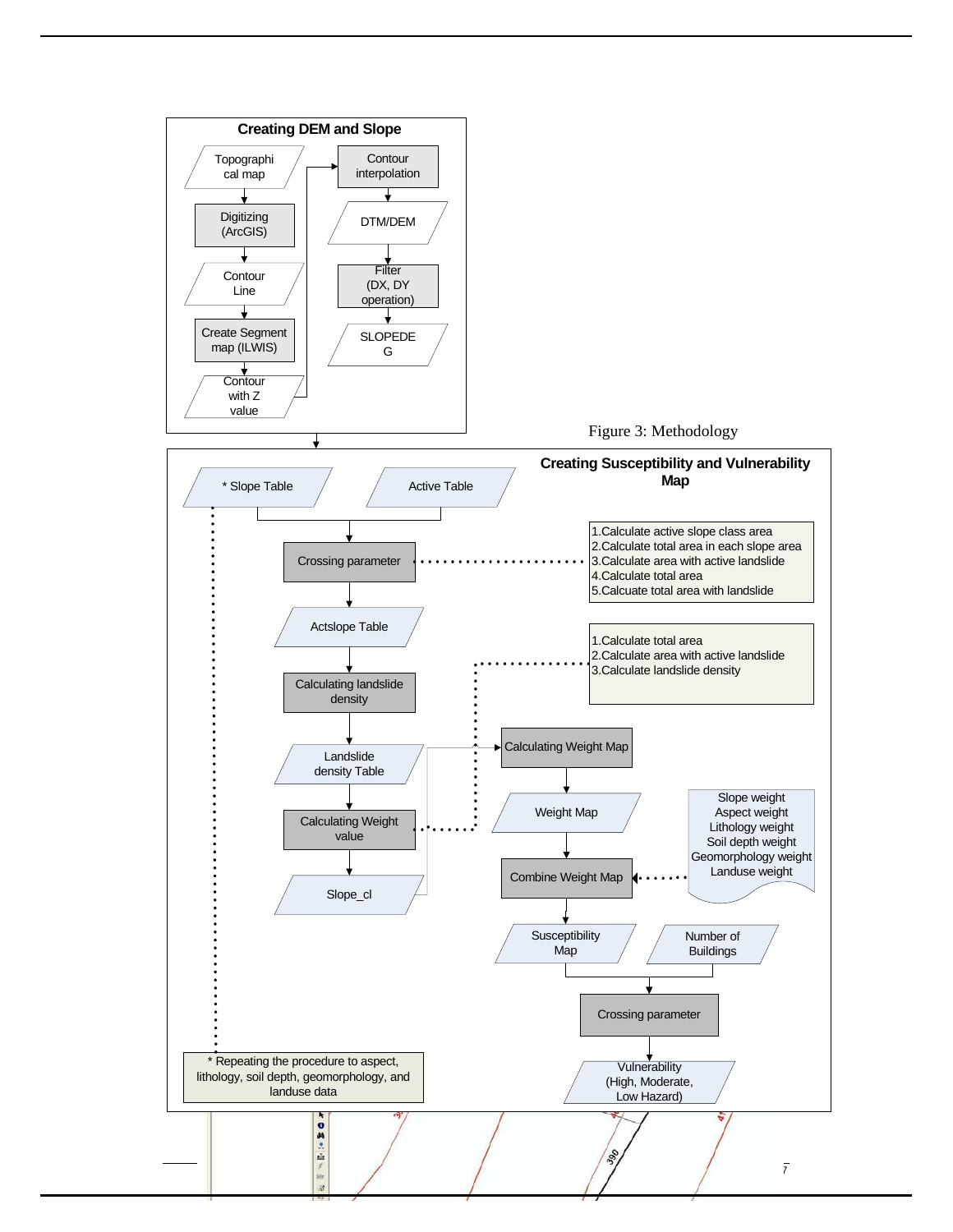Figure 4: Schematic map for the error between Aster GDEM and topographic map

#### **4.1.2 Active landslide extraction**

.

Due to the severe impact of active landslide on environment, we extracted 38 active type of landslide, and performed the assessment based only on this type. Landslides are spreading sporadically almost everywhere in the study area (Fig. 5), they maybe have different characteristics and causative factors.

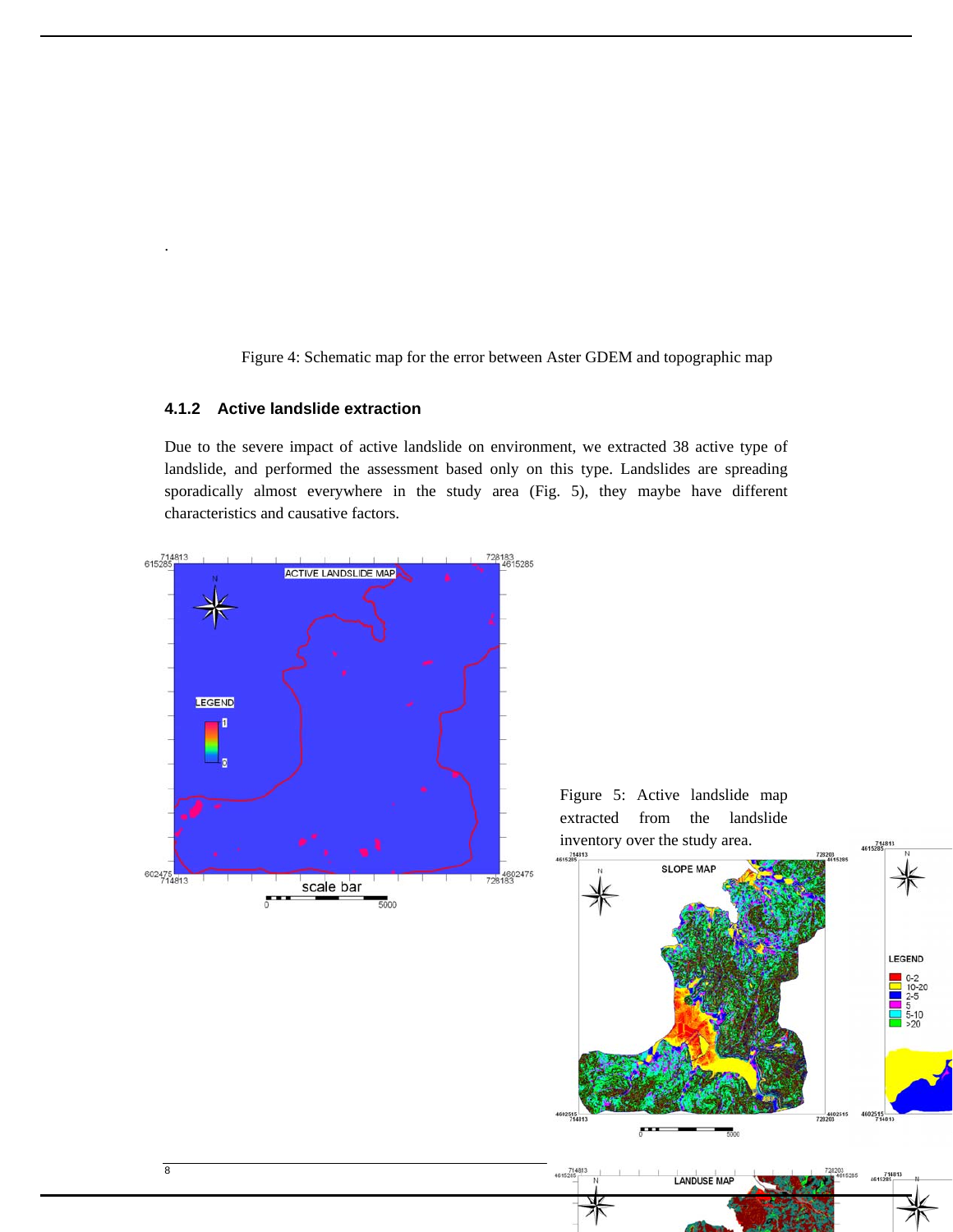

Figure 6: Causative factor maps (slope, soil depth, geomorphology, aspect, landuse and lithology)

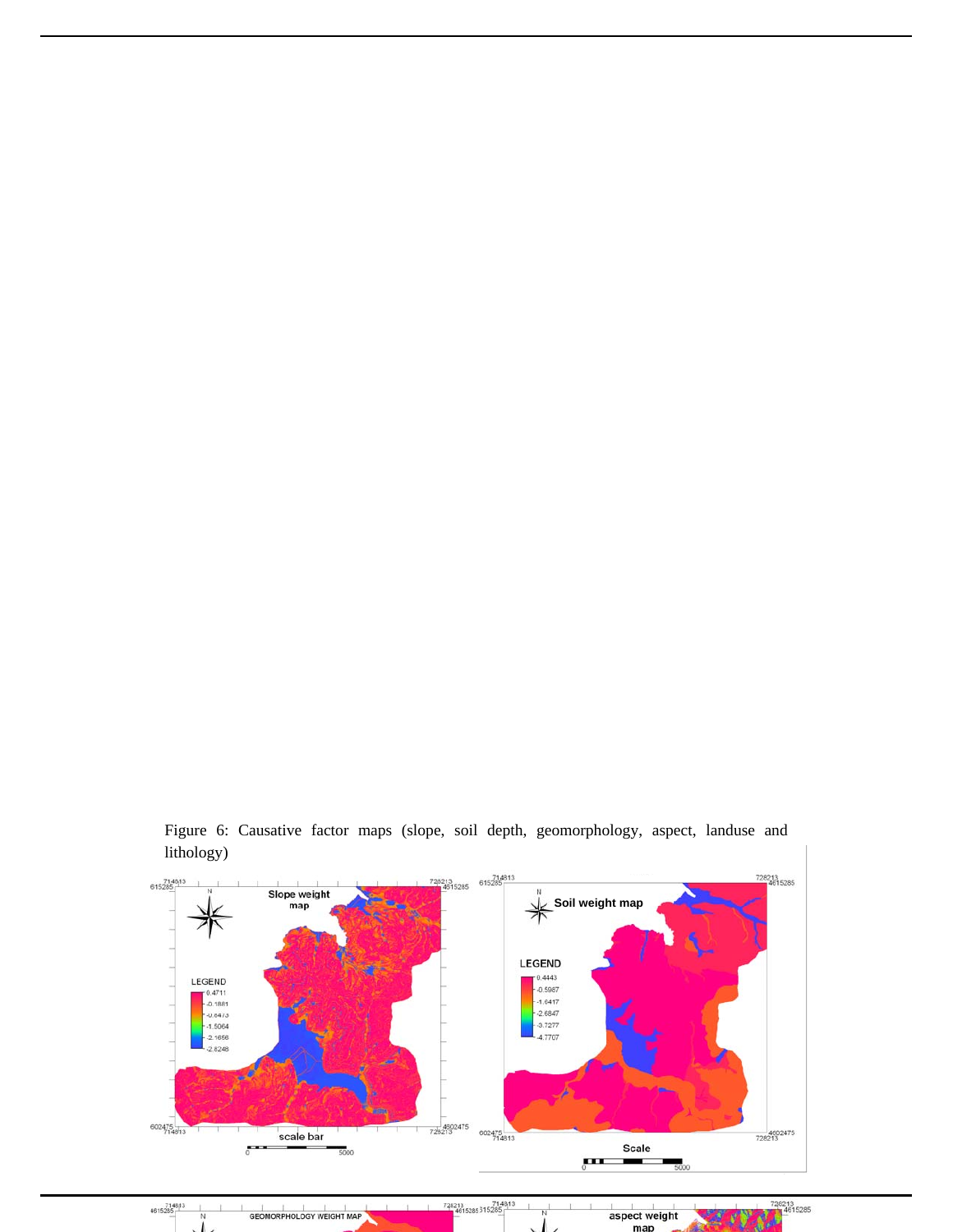Figure 7: Weight maps for causative factor maps (slope, soil depth, geomorphology, aspect, land use and lithology)

#### **4.1.3 Weight assignment**

To identify the most influential causative parameters on active landslides in the study area and to quantify their relative contribution, we calculated the corresponding weight of the six parameters described in Section 3.2 using the equation (1). Different causative parameter has quite different influence on the landslide occurrence, which means it is favourable, or unfavourable (Castellanos and van Westen, 2008).

The weight results for the six causative parameters were shown in Fig. 7. By adding up the weight of such causative factor as slope, soil depth, geomorphology, aspect, land use and lithology, we got the overall weight map, which was shown in Fig. 8.

From the resulting weights in the table 1, the most important influential types of factor maps related with landslide were recognized. As for aspect factor, NW had the most important

10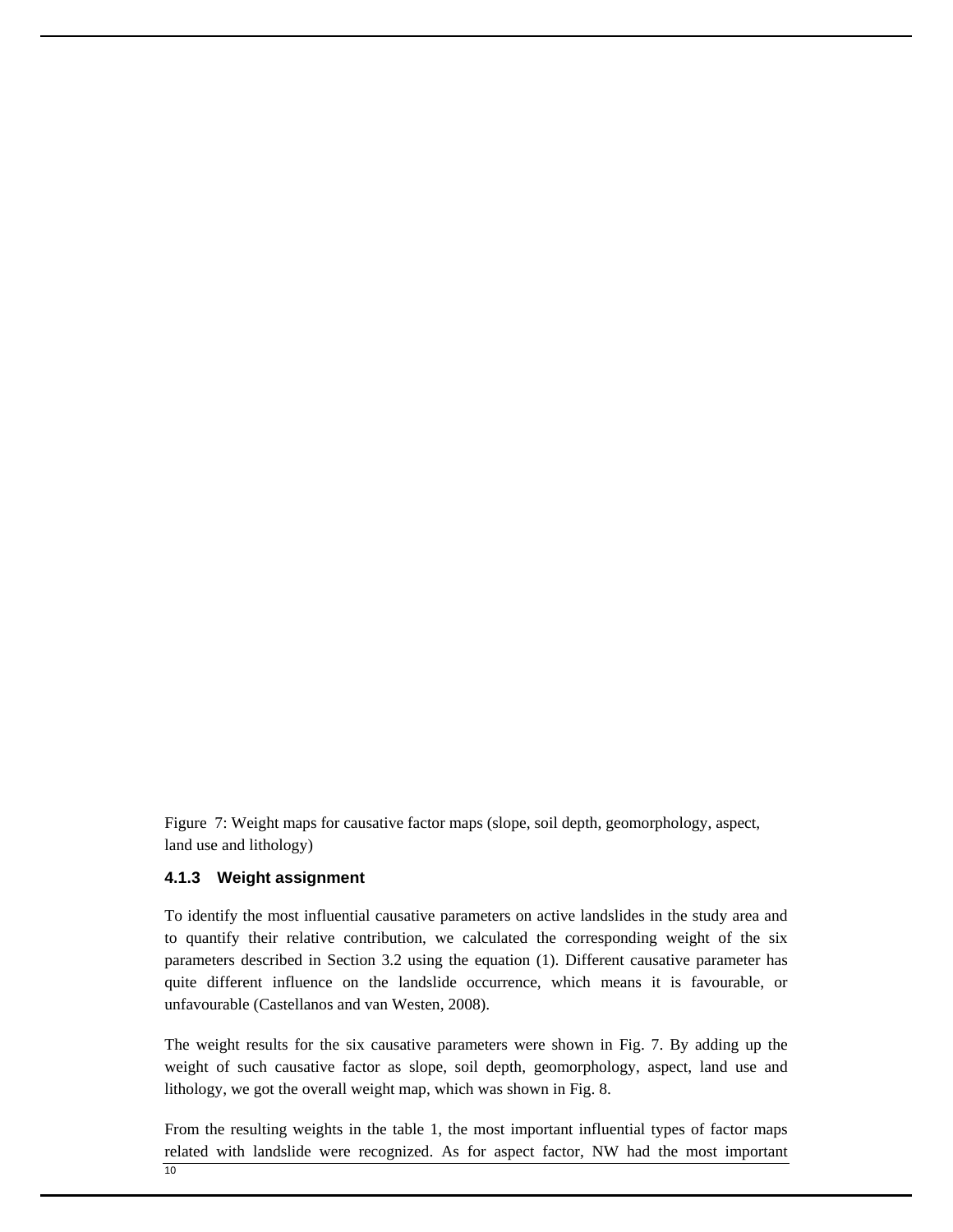relation with landslides, mountain class for geomorphology, private use for landuse, and laterized loam and clay for lithology presented the highest hazard, 19-24 degree for slope and soil depth between 10-20 had the same influence on landslide.

| <b>Causative</b><br>factor maps     | <b>ASPECT</b> | <b>Geomorphology</b> | Landuse        | Lithology                     | Slope(in<br>degree) | Soil depth<br>(in meter) |
|-------------------------------------|---------------|----------------------|----------------|-------------------------------|---------------------|--------------------------|
| <b>Most</b><br>influential<br>types | <b>NW</b>     | mountain             | private<br>use | laterized<br>loam and<br>clay | 19-24               | $10-20$                  |

 $714813$ 728213<br>4615285 m  $P$ **WEIGHT MAP**  $0.01111231456702222222233233333333333444$ Legend 2.1867  $-2.0359$  $-6.2585$ 10.4810 14.7036 18.9262

Table 1: Most influential type or value range versus each causative parameter map

Figure 8: The overall weight (left panel) produced by averaging the six factor weight maps and the corresponding histogram (right panel) based on overall weight on the landslide occurrence.

728213

014 00001-782017 (45.564)<br>01 int= -18.9262: 2.1867<br>01 int= -13.9067: 1.6700



Scale bar

 $\blacksquare$ 

 $4602485\n714813$ 

#### **4.1.4 Susceptibility assessment**

 $\begin{array}{cccc} 0.51 & \text{int}= -14.90091 & 1.9553 \\ 2.01 & \text{int}= -13.40761 & 1.8579 \end{array}$ 

Based on the weights assignment, we carried out the susceptibility assessment. The final weights of the resulting map ranged from - 18.9 to 2.2. Although the map (Fig.7) gives a good indication of the quantitative landslide hazard in the study area, too wide range might make it difficult to use by decision makers for development planning. Therefore, the hazard map was grouped into three

 $\begin{array}{c} n & nn \\ 0.00 & 0.76 \\ 0.01 & 0.04 \\ 0.04 & 0.04 \\ 93.84 \end{array}$ 

934523<br>230367<br>109970

 $0.41$ <br>  $0.00$ <br>  $0.02$ <br>  $48.96$ 

 $7072\n93\n370\n934533$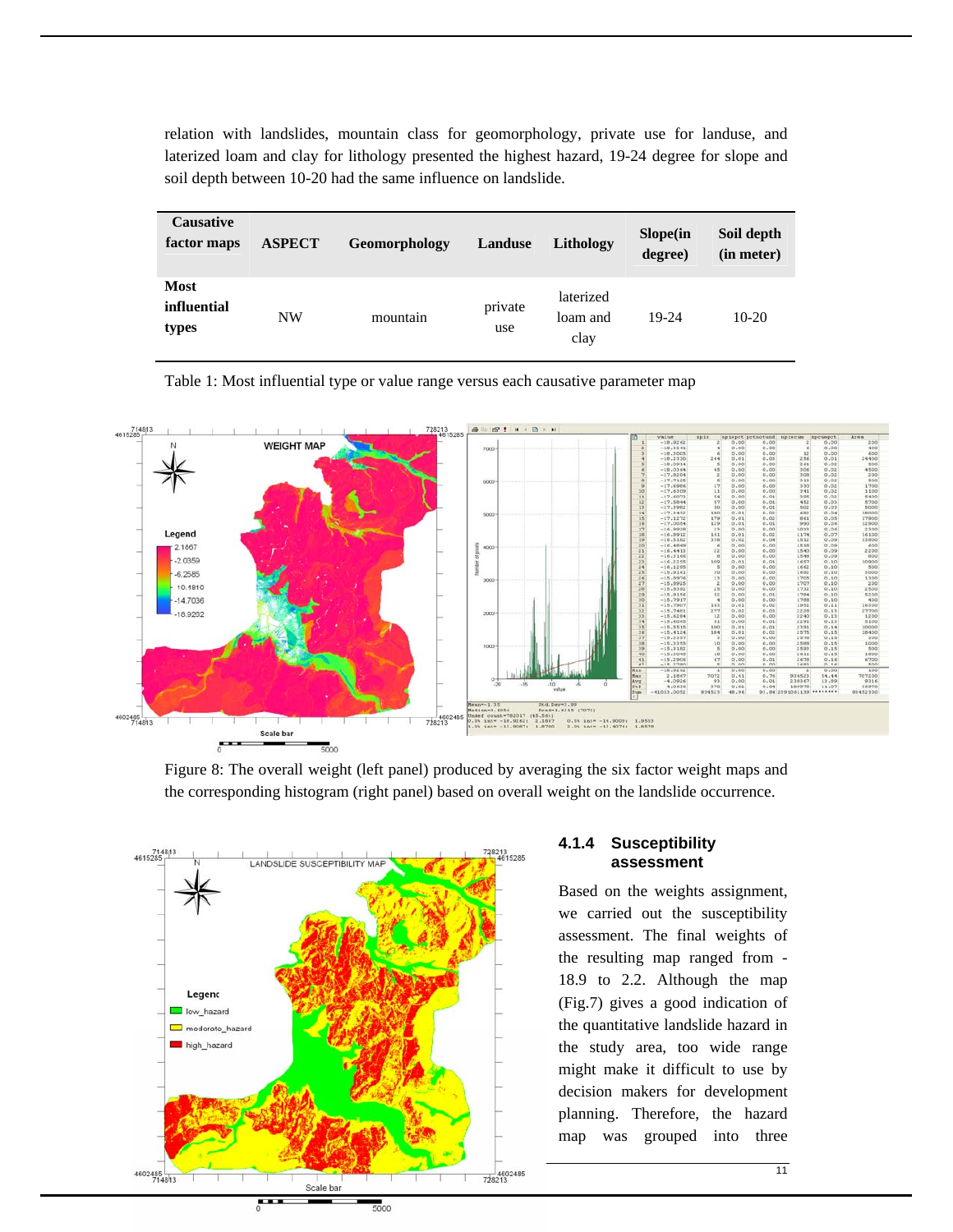simplified categories based on the histogram of the final weight map shown in Fig. 6: high, moderate and low (Fig. 8). Low hazard corresponded to the range of (-18.9, -4), the moderate to (-4, 1.1) and the high one to (1.1, 2.2).

Figure 9: The susceptibility map based on the statistic methods described in section

#### **4.1.5 Vulnerability assessment**

Here we only performed the physical vulnerability assessment over the study area due to the limited availability of data types related to population and social properties. The assessment results were given in table 2. Within this study area, in total 9909 of building are included. Amongst them, 3382 buildings (34.13%) represented high susceptibility class, followed by 4584 buildings as moderate susceptible. According to table 3, within in study area main landuse types were private and government. In low susceptibility class, with 17.9 sq.km. of area, there were the governmental landuse about 26% and private about 23.3%. In moderate susceptibility class, with 51.9 sq.km. of area, there were the governmental landuse about 26.6% and private about 25.6%. In high susceptibility class, with 27.6 sq.km. of area, there were the governmental landuse about 39.9% and private about 40.9%.

|                                                               | <b>Number of buildings</b> |          |      | <b>Percentage of total</b> |  |  |  |
|---------------------------------------------------------------|----------------------------|----------|------|----------------------------|--|--|--|
| High susceptibility class                                     |                            | 3,382    |      | 34.13                      |  |  |  |
| Moderate susceptibility class                                 |                            | 4,584    |      | 46.26                      |  |  |  |
| Low susceptibility class                                      |                            | 1,943    |      | 19.61                      |  |  |  |
| <b>Total</b>                                                  |                            | 9,909    |      | <b>100</b>                 |  |  |  |
| Table 2: Physical vulnerability results (Number of buildings) |                            |          |      |                            |  |  |  |
|                                                               |                            | Area     |      |                            |  |  |  |
| <b>Hazard * Landuse</b>                                       |                            | (sq.km.) |      | $\frac{0}{0}$              |  |  |  |
| Low hazard * government                                       |                            |          | 4.7  | 26.0                       |  |  |  |
| Low hazard * private                                          |                            |          | 4.2  | 23.3                       |  |  |  |
|                                                               |                            |          |      |                            |  |  |  |
| Total Low susceptibility class area                           |                            |          | 17.9 |                            |  |  |  |
| Moderate hazard * government                                  |                            |          | 13.9 | 26.6                       |  |  |  |
| Moderate hazard * private                                     |                            |          | 13.3 | 25.6                       |  |  |  |
| Total Moderate susceptibility class area                      |                            |          | 51.9 |                            |  |  |  |
| High hazard * government                                      |                            |          | 11.0 | 39.9                       |  |  |  |
| High hazard * private                                         |                            |          | 11.3 | 40.9                       |  |  |  |
| Total High susceptibility class area                          |                            |          | 27.7 |                            |  |  |  |

12